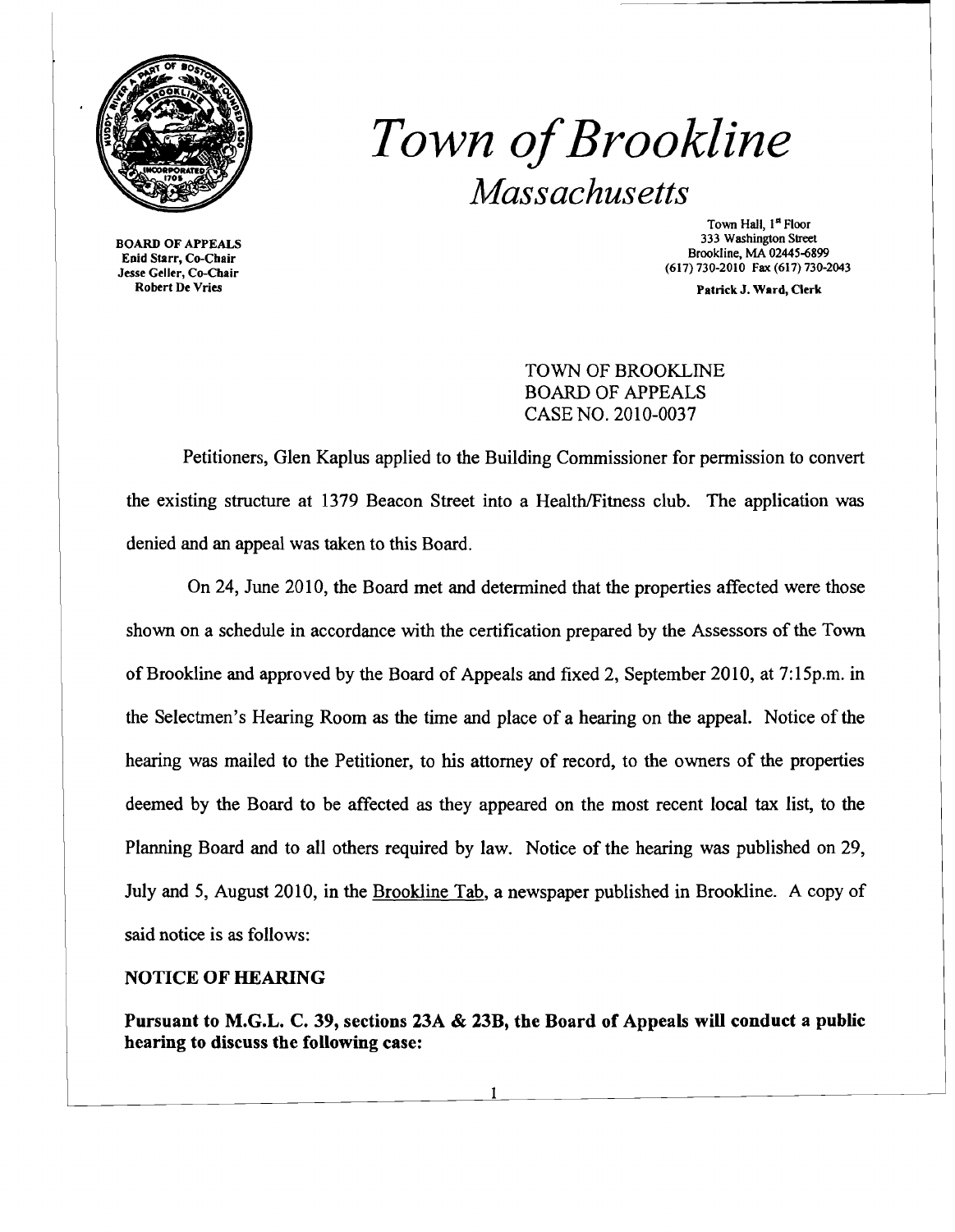Petitioner: Glen Kaplos Owner: Asimakopoulos, Et Al Trs John & Helen Location of Premises: 1379 Beacon Street Date of Hearing: September 02, 2010 Time of Hearing: 7:15 p.m. Place of Hearing: Selectmen's Hearing Room, 6th. floor

A public hearing will be held for a variance and/or special permit from:

## 4.07; Table of Use Regulations, Use #18a, special permit required

of the Zoning By-Law to Convert to health/fitness club at 1379 BEACON ST BRKL.

Said Premise located in a G-2.0 (general business) district.

*Hearings, once opened, may be continued by the Chair to a date and time certain. No further notice will be mailed to abutters or advertised in the TAB. Questions regarding whether a hearing has been continued, or the date and time of any hearing may be directed to the Zoning <br>Administrator* at 617-734-2134 or check meeting calendar Administrator at 617-734-2134 or check meeting *at:http://calendars.town.brookline.ma.usIMasterTownCalandarl?FormID=158.* 

The Town of Brookline does not discriminate on the basis of disability in admission to, access to, *or operations of its programs, services or activities. Individuals who need auxiliary aids for*  effective communication in programs and services of the Town of Brookline are invited to make *their needs known to the ADA Coordinator, Stephen Bressler, Town of Brookline,* 11 *Pierce Street, Brookline, MA 02445. Telephone:* (617) *730-2330; TDD* (617) *730-2327.* 

Enid Starr Jesse Geller Robert De Vries

At the time and place specified in the notice, this Board held a public hearing. Present at the hearing was Chairman, Jesse Geller and Board Members Jonathan Book and Mark Zuroff. Attorney Robert Allen, 300 Washington St., Brookline, MA presented the case on behalf of the petitioner.

Attorney Allen described 1379 Beacon Street as located on the south side of Beacon Street between Park and Marion Street. This storefront is part of a block of approximately ten one-story commercial storefronts that are distinguished by large store-front windows, and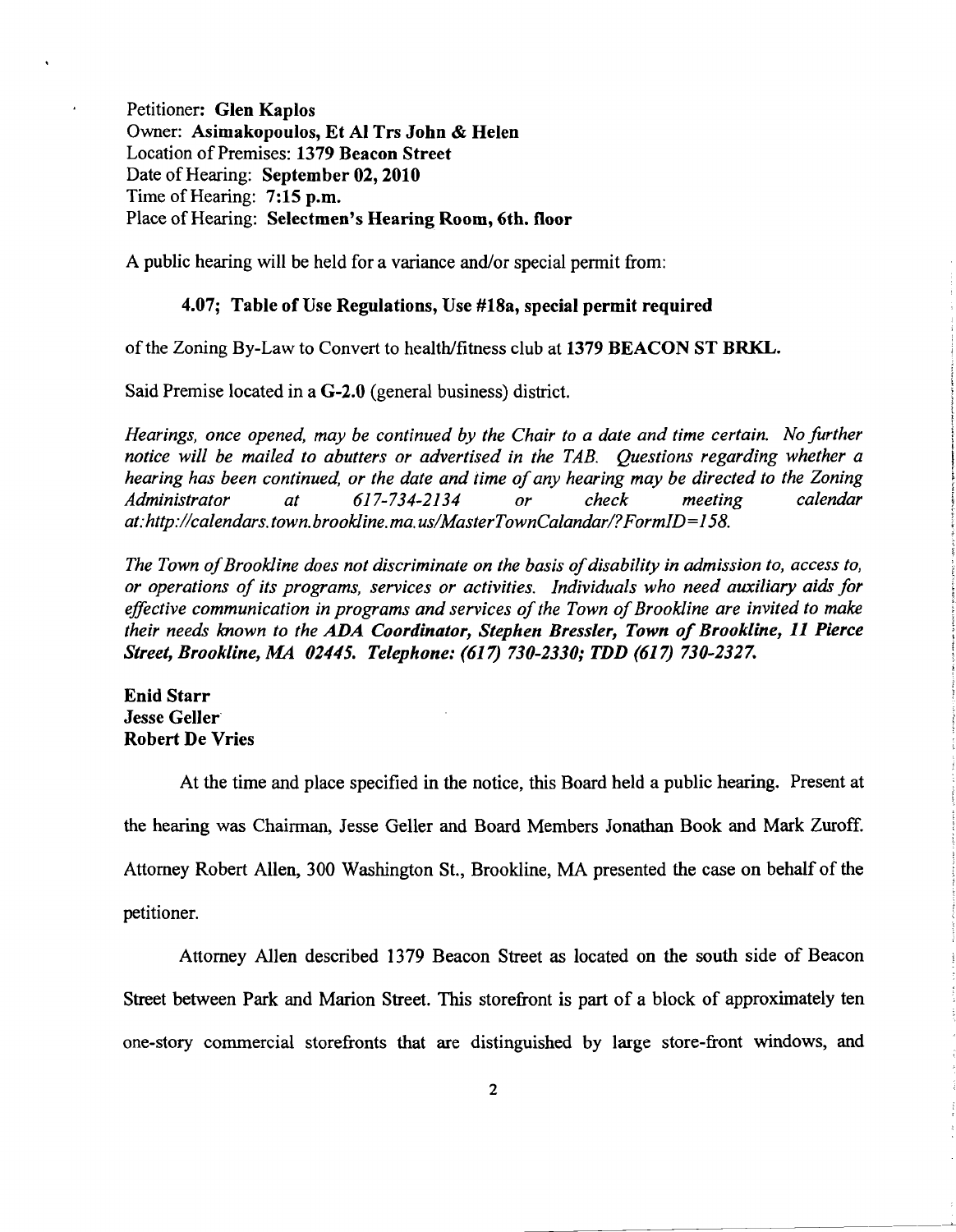overhanging awnings. This building was built around in the early 1900s. Neighboring properties include Coldwell Bank, Shwarma King and Sleepy's Mattress Store.

Attorney Allen said that his client, Glenn Kaplus, is proposing to open a "Get In Shape for Women" franchise at 1379 Beacon Street which is approximately 1100 sf. "Get In Shape for Women" offers small group personal training for a maximum of approximately four women per session, nutritional counseling, and health related retail products. Some sessions can overlap, where one session of four women are beginning to train while another session of four women are ending their training resulting in approximately eight clients on site at one time. Attorney Allen explained the appropriateness of the facility to the neighborhood, the improvements that would be made by the Petitioner to an otherwise empty store front, and how the new use would have little effect on traffic due its nature and that a majority of clientele would be from the immediate area.

Chairman Geller asked whether anyone in attendance wished to speak in favor of or against the proposal. The Petitioner's wife, Kristin Ward Kaplus, spoke about the nature of the business. No one else rose to speak.

Courtney Synoweic, Planner, delivered the findings of the Planning Board.

Section 4.07 -Table of Use Regulations, Use #18a: Private health and fitness clubs, operated for profit and for members only, solely for the purpose of providing physical fitness, exercise, therapy, rehabilitation and healing require a special permit in G districts.

Ms. Synoweic reported that the Planning Board was supportive of the proposal to grant a special permit for a health club at 1379 Beacon Street. As this type of health club is limited to personal training for a maximum of four individuals per session, it is unlikely the siting of a Get In Shape for Women franchise at this location will have a substantial impact on traffic and parking in Coolidge Comer. The Planning Board believed the location at 1379 Beacon Street is an appropriate location for a health club of this variety. Therefore, the Planning Board recommended approval of the special permit under Section 4.07 of the Zoning By-law for Use #18a, subject to the following conditions:

3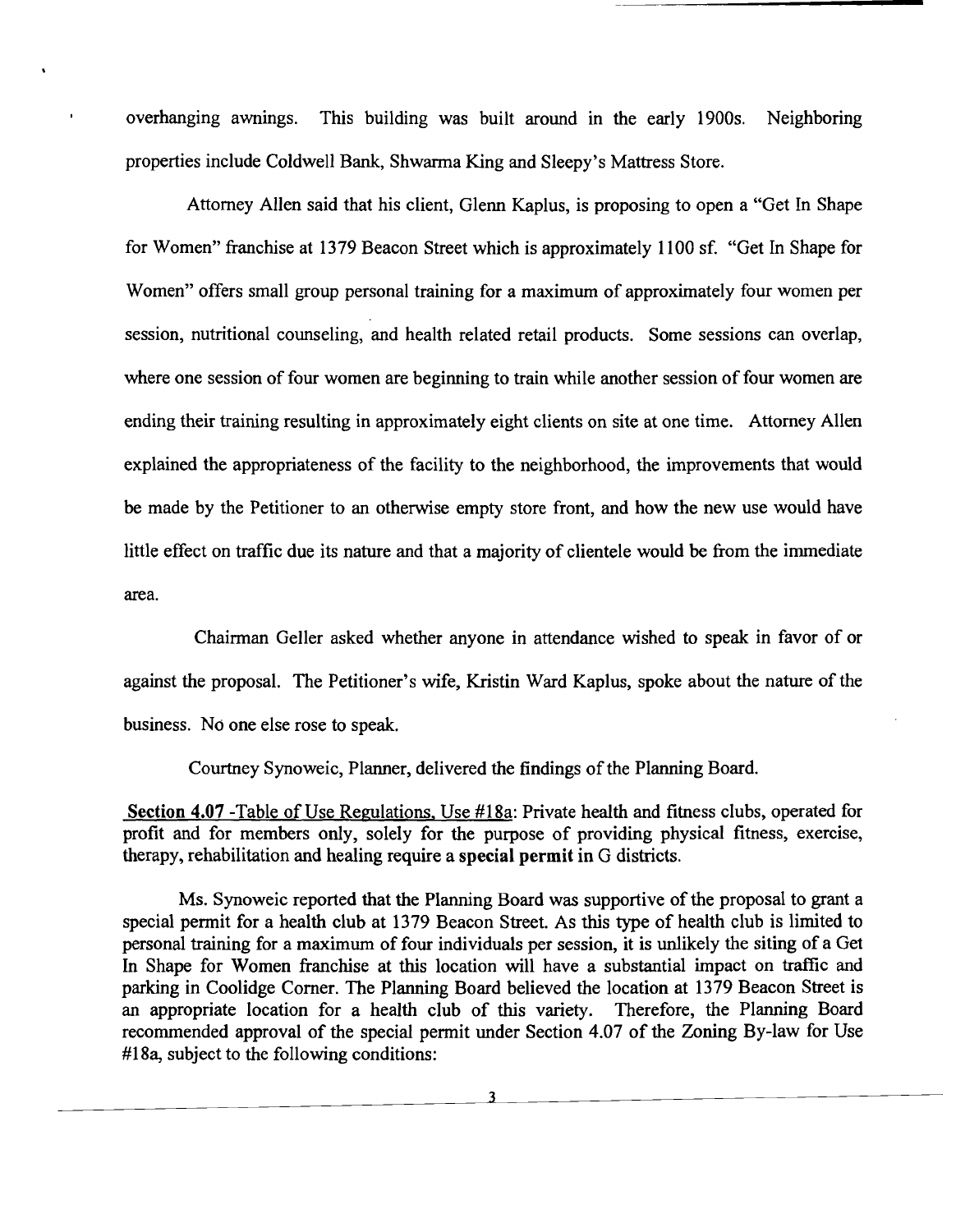1. The applicant shall submit evidence the decision has been recorded at the Registry of Deeds to the Building Commissioner within 45 days of the filing date of the decision.

The Chairman then called upon Michael Shepard, Building Commissioner, to deliver the comments of the Building Department. Mr. Shepard said that the relief requested was entirely within the scope of Use #18a. He reported that this particular use as defined within the Zoning By-Law is not limited by size. Mr. Shepard said that he believed this use, at this scale, will serve the needs of the neighborhood without any negative impact. He said that the Building Department was supportive of the proposal as well as the conditions proposed by the Planning Board. He stated that his Department will enforce the provisions of the State Building Code.

The Board, having deliberated on this matter and having considered the foregoing testimony, concludes that it is desirable to grant a special pennit and that the petitioner has satisfied the requirements necessary for relief under Section 4.07, use #18a and 9.05 of the Zoning By-Law and made the following specific findings pursuant to **Section 9.05** of the Zoning By-Law:

- a. The specific site is an appropriate location for such a use, structure, or condition.
- b. The use as developed will not adversely affect the neighborhood.
- c. There will be no nuisance or serious hazard to vehicles or pedestrians.
- d. Adequate and appropriate facilities will be provided for the proper operation of the proposed use.

Accordingly, the Board voted unanimously to grant the requested relief subject to the following conditions:

1. The applicant shall submit evidence the decision has been recorded at the Registry of Deeds to the Building Commissioner within 45 days of the filing date of the decision.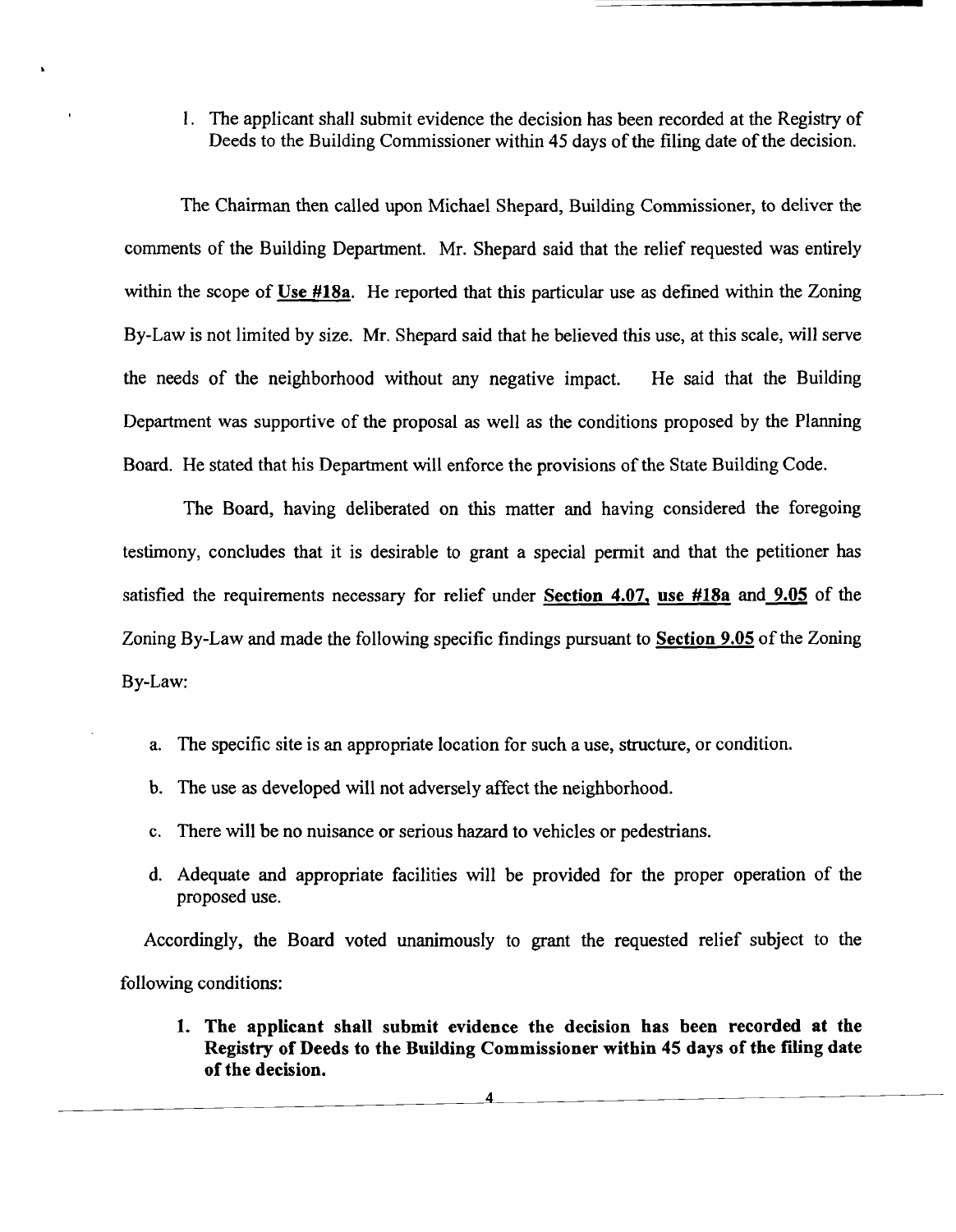

J.War

۷A. Jesse Geller, Chairman

 $\begin{bmatrix} 1 \\ 2 \\ 3 \\ 4 \end{bmatrix}$ 

÷.

Patrick J. Ward Clerk, Board of Appeals